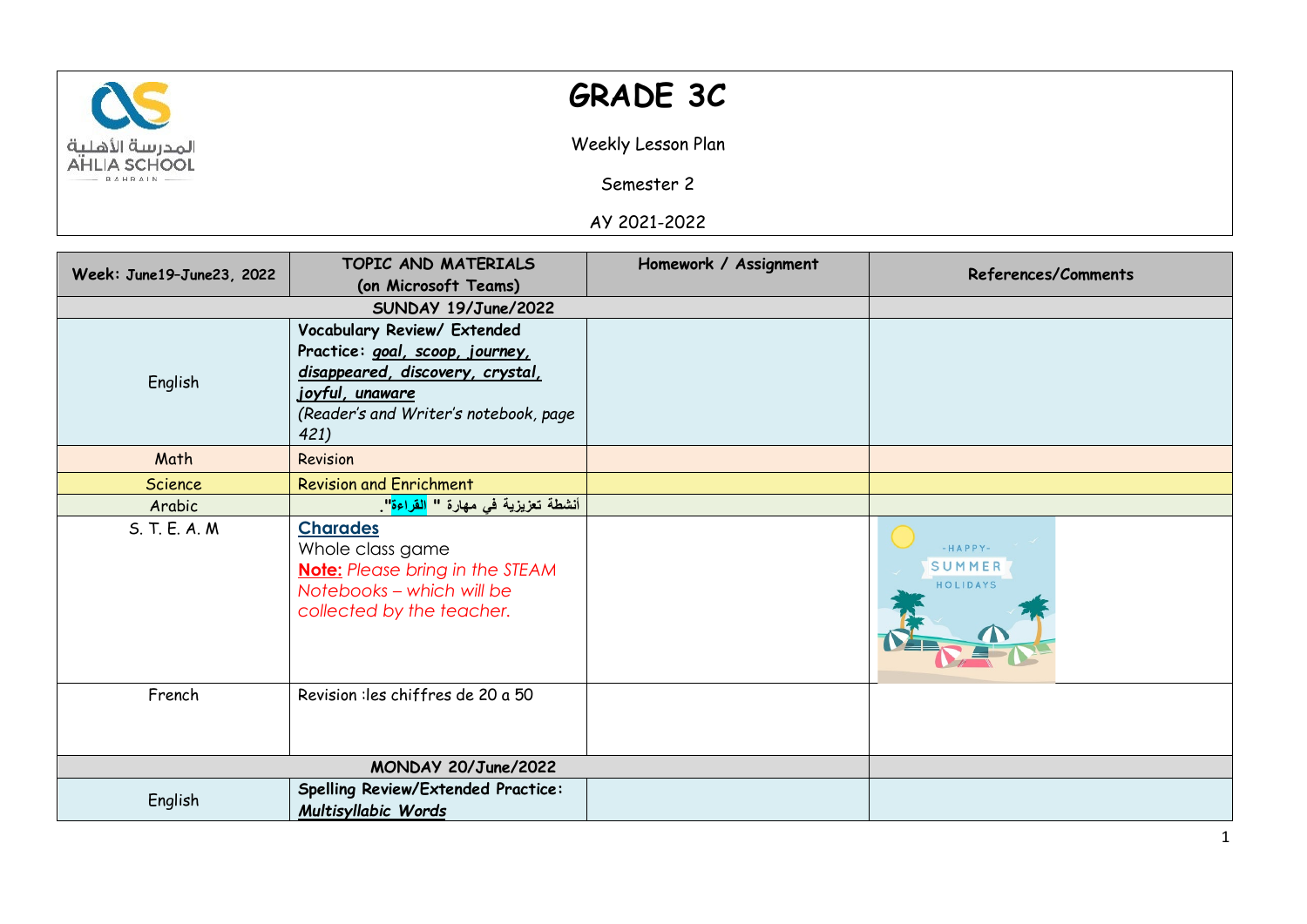|                        | (Reader's and Writer's notebook, page<br>423)                                                 |                                                                                                                                                                                                                                                                                                                                         |
|------------------------|-----------------------------------------------------------------------------------------------|-----------------------------------------------------------------------------------------------------------------------------------------------------------------------------------------------------------------------------------------------------------------------------------------------------------------------------------------|
| Math                   | Revision                                                                                      |                                                                                                                                                                                                                                                                                                                                         |
| <b>Science</b>         | <b>Revision and Enrichment</b>                                                                |                                                                                                                                                                                                                                                                                                                                         |
| Arabic                 | أنشطة تعزيزية في مهارة " <mark>التعبير</mark> ".                                              |                                                                                                                                                                                                                                                                                                                                         |
| Art                    | Portrait                                                                                      |                                                                                                                                                                                                                                                                                                                                         |
| P. E.                  | Fitness test                                                                                  |                                                                                                                                                                                                                                                                                                                                         |
|                        | TUESDAY 21/June/2022                                                                          |                                                                                                                                                                                                                                                                                                                                         |
| English                | <b>Grammar/ Extended Practice:</b><br>Commas<br>(Reader's and Writer's notebook, page<br>422) |                                                                                                                                                                                                                                                                                                                                         |
| Math                   | Revision                                                                                      |                                                                                                                                                                                                                                                                                                                                         |
| <b>Science</b>         | <b>Revision and Enrichment</b>                                                                |                                                                                                                                                                                                                                                                                                                                         |
| Arabic                 | أنشطة تعزيزية <mark>في " القوا</mark> عد النَ <b>َ</b> حوية" <mark>.</mark>                   |                                                                                                                                                                                                                                                                                                                                         |
| <b>ICT</b>             | Unit5: My first presentation                                                                  |                                                                                                                                                                                                                                                                                                                                         |
|                        | Lesson12: Create my own presentation                                                          |                                                                                                                                                                                                                                                                                                                                         |
| <b>Islamic Studies</b> | <u>تلاوة القرآن الكريم</u>                                                                    |                                                                                                                                                                                                                                                                                                                                         |
|                        | (تلاوة سورة الأعلى(الآيات 1-10                                                                |                                                                                                                                                                                                                                                                                                                                         |
|                        | صفحة :36                                                                                      |                                                                                                                                                                                                                                                                                                                                         |
|                        | WEDNESDAY 22/June/2022                                                                        |                                                                                                                                                                                                                                                                                                                                         |
| English                | Extensive Lesson Recall: Unit<br>Review, group competitions,<br>individual activity           |                                                                                                                                                                                                                                                                                                                                         |
| Math                   | Revision                                                                                      |                                                                                                                                                                                                                                                                                                                                         |
| <b>Science</b>         | <b>Revision and Enrichment</b>                                                                |                                                                                                                                                                                                                                                                                                                                         |
| Arabic                 | أنشطة تعزيزية في مهارة " <mark>الإملاء"</mark>                                                |                                                                                                                                                                                                                                                                                                                                         |
| Social Studies         | التربية للمواطنة<br>تراث بلادي الوطني<br>ص: 32                                                | أولياء الأمور الأفاضل<br>تعزيزا للرؤى والمساعي الحثيثة التي تبذلها المدرسة الأهلية، والتي<br>ترتكز على تثبيت روابطُّ الولاء والانْتماء التي تربط الطلبة<br>بمجتمعهم المحلى وتعزز روابط المواطنة لديهم، ارتأينا لاستثمار<br>الموقف التعليمي يوم  الموافق  والذي يتزامن مع سير<br>مجريات الدرس المقرر (تراث بلادي الوطني) في تعزيز الهوية |